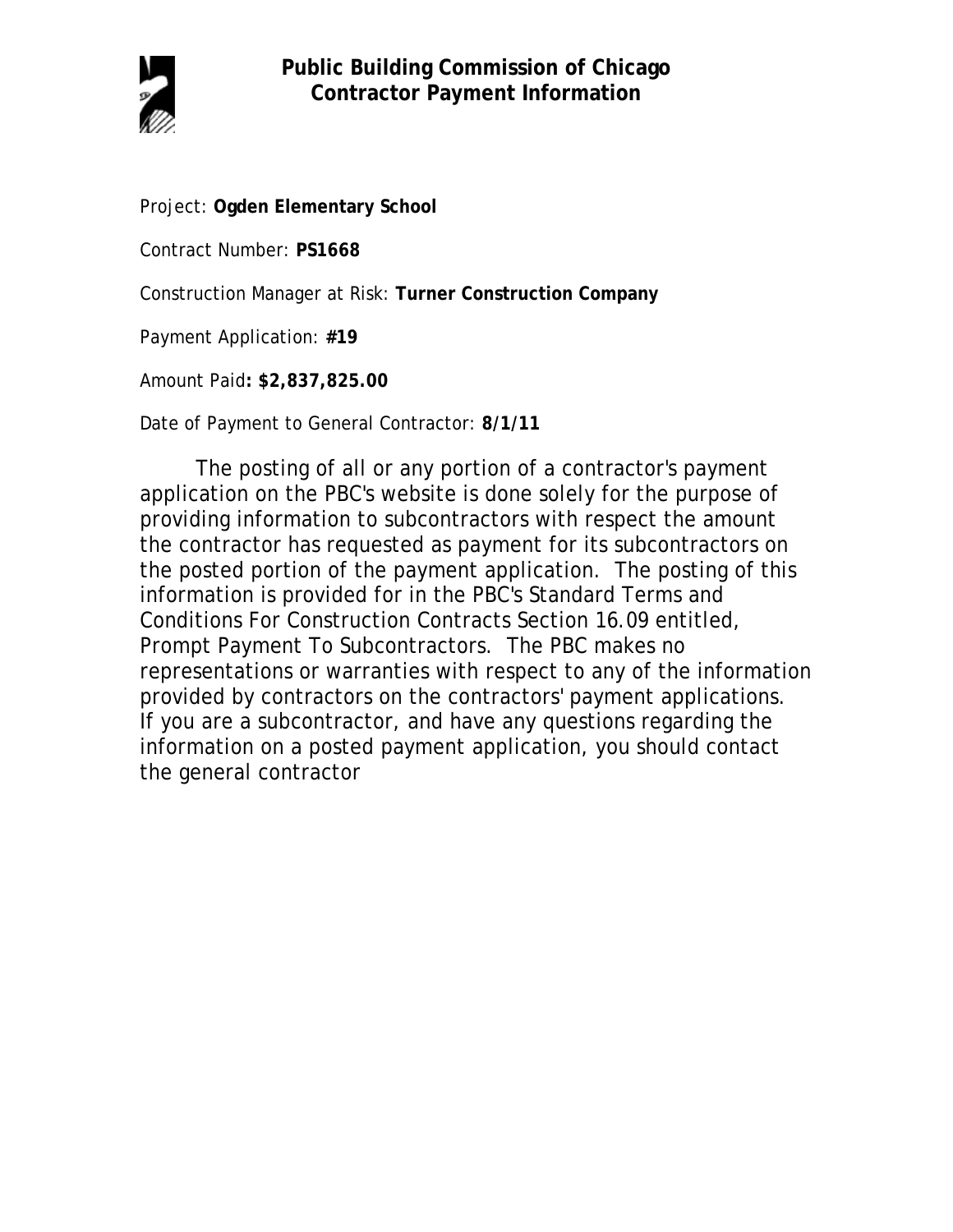## **PUBLIC BUILDING COMMISSION OF CHICAGO**

## **EXHIBIT S**

#### CERTIFICATE OF ARCHITECT - ENGINEER

| June 14, 2011<br>Date:                                                                                                     |                                                       |                                                                                                                                                                                                                                                                                                                                                                |                 |
|----------------------------------------------------------------------------------------------------------------------------|-------------------------------------------------------|----------------------------------------------------------------------------------------------------------------------------------------------------------------------------------------------------------------------------------------------------------------------------------------------------------------------------------------------------------------|-----------------|
| Project:                                                                                                                   | <b>Ogden Replacement Elementary School</b>            |                                                                                                                                                                                                                                                                                                                                                                |                 |
| To: Public Building Commission of Chicago<br>In accordance with Resolution No.<br>the Commission and to its Trustee, that: | , relating to the \$                                  | adopted by the Public Building Commission of Chicago on<br>Revenue Bonds issued by the Public Building Commission of Chicago for the financing of this project (and all terms used herein shall have the same meaning as in said Resolution), I hereby certify to                                                                                              |                 |
|                                                                                                                            |                                                       | 1. Obligations in the amounts stated herein have been incurred by the Commission and that each item thereof is a proper charge<br>against the Construction Account and has not been paid; and                                                                                                                                                                  |                 |
|                                                                                                                            |                                                       | 2. No amount hereby approved for payment upon any contract will, when added to all amounts previously paid upon such<br>contract, exceed 90% of current estimates approved by the Architect - Engineer until the aggregate amount of payments withheld<br>equals 5% of the Contract Price (said retained funds being payable as set forth in said Resolution). |                 |
| THE CONTRACTOR                                                                                                             |                                                       | <b>Turner Construction Company (Chicago)</b>                                                                                                                                                                                                                                                                                                                   |                 |
| <b>FOR</b><br>is now entitled to the sum of                                                                                |                                                       | <b>Ogden Replacement Elementary School</b><br>\$2,837,825.00                                                                                                                                                                                                                                                                                                   |                 |
| ORIGINAL CONTRACT PRICE<br><b>ADDITIONS</b><br><b>DEDUCTIONS</b><br>NET ADDITION OR DEDUCTION<br>ADJUSTED CONTRACT PRICE   |                                                       | \$44,788,221.00<br>\$0.00<br>\$0.00<br>\$0.00<br>\$44,788,221.00                                                                                                                                                                                                                                                                                               |                 |
| TOTAL AMOUNT EARNED                                                                                                        |                                                       |                                                                                                                                                                                                                                                                                                                                                                | \$39,767,771.00 |
| <b>TOTAL RETENTION</b>                                                                                                     |                                                       |                                                                                                                                                                                                                                                                                                                                                                | \$2,426,238.00  |
| not to exceed 1% of Contract Price<br>b) Liens and Other Withholding<br>c) Liquidated Damages Withheld                     | a) Reserve Withheld @ 10% of Total Amount Earned, but | \$2,426,238.00<br>\$0.00<br>\$0.00                                                                                                                                                                                                                                                                                                                             |                 |
|                                                                                                                            | TOTAL PAID TO DATE (Include this Payment)             |                                                                                                                                                                                                                                                                                                                                                                | \$37,341,533.00 |
| LESS: AMOUNT PREVIOUSLY PAID                                                                                               |                                                       |                                                                                                                                                                                                                                                                                                                                                                | \$34,503,708.00 |
| AMOUNT DUE THIS PAYMENT                                                                                                    |                                                       |                                                                                                                                                                                                                                                                                                                                                                | \$2,837,825.00  |
| C. Rocco Castellano<br>Architect - Engineer                                                                                |                                                       | Date: 06/15/2011                                                                                                                                                                                                                                                                                                                                               |                 |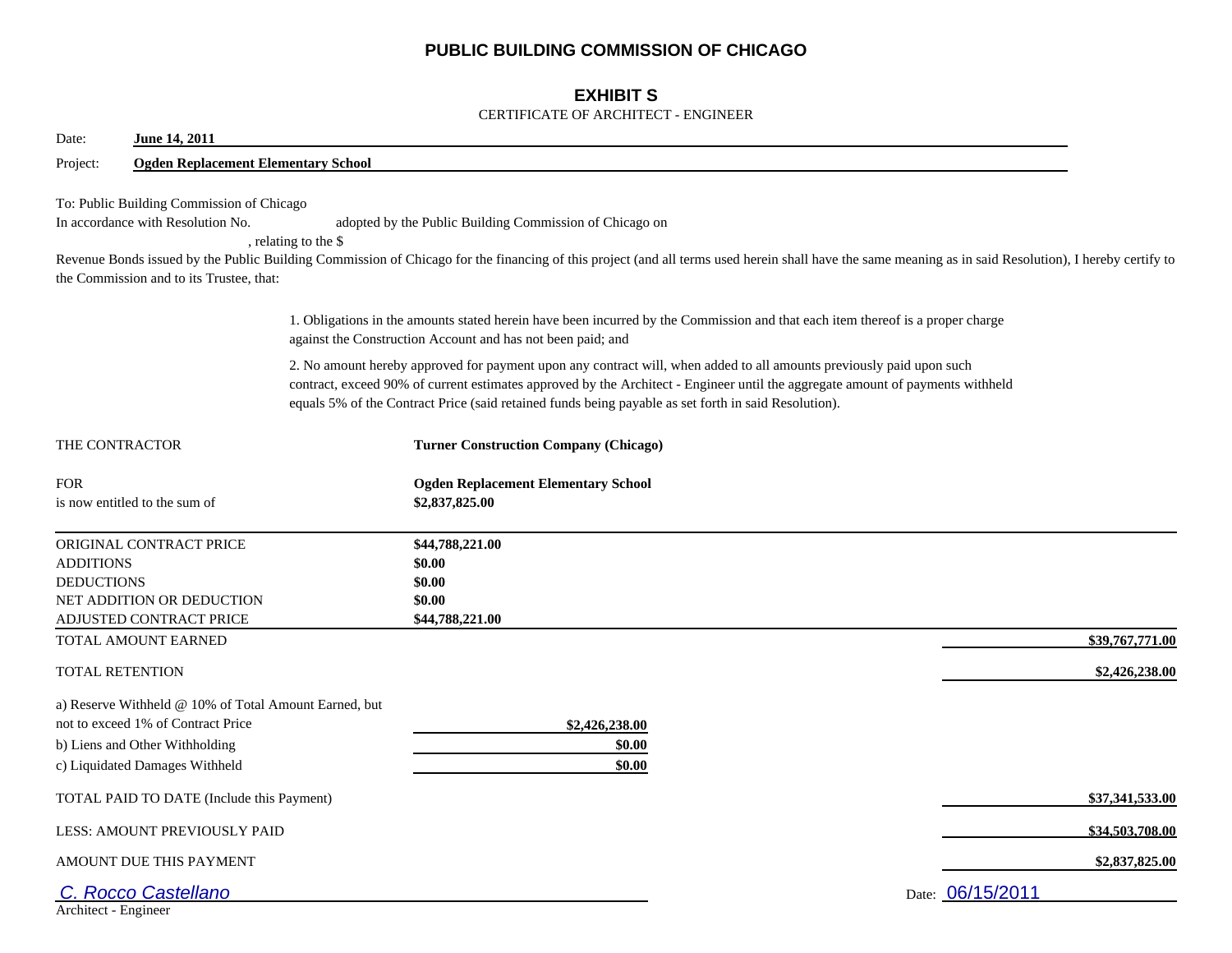## **(1 of 7) CONTRACTOR'S SWORN STATEMENT AND AFFIDAVIT FOR PARTIAL PAYMENT**

| <b>STATE OF Illinois</b> |          |
|--------------------------|----------|
|                          | $\{SS\}$ |
| <b>COUNTY OF Cook</b>    |          |

The affiant, being first duly sworn on oath, deposes and says that he/she is **Project Executive**, of **Turner Construction Company (Chicago)**, an **Illinois** corporation, and duly authorized to make this Affidavit in behalf of said corporation, and for him/herself individually; that he/she is well acquainted with the facts herein set forth and that said corporation is the Contractor with the PUBLIC BUILDING COMMISSION OF CHICAGO, Owner, under Contract No. **1632400** dated the **24th day of November, 2009**, for (describe nature of work)

#### **General Construction**

for (designate Project and Location)

#### **Ogden Replacement Elementary School**

#### **24 W. Walton, Chicago, Illinois 60610**

**·** that the following statements are made for the purpose of procuring a partial payment of

#### **Two million eight hundred thirty seven thousand eight hundred twenty five**

#### **\$2,837,825.00**

under the terms of said Contract;

**·** that the work for which payment is requested has been completed, free and clear of any and all claims, liens, charges, and expenses of any kind or nature whatsoever and in full compliance with the Contract Documents and the requirements of said Owner under them;

**·** that for the purposes of said Contract, the following persons have been contracted with, and have furnished or prepared materials, equipment, supplies, and services for, and having done labor on said improvement;

**·** that the respective amounts set forth opposite their names is the full amount of money due and to become due to each of them respectively;

**·** that this statement is a full, true, and complete statement of all such persons and of the full amount now due and the amount heretofore paid to each of them for such labor, materials, equipment, supplies, and services, furnished or prepared by each of them to or on account of said work, as stated:

| <b>NAME</b><br>and<br><b>ADDRESS</b>                                                                   | <b>TYPE</b><br><b>OF</b><br><b>WORK</b> | <b>TOTAL</b><br><b>CONTRACT</b><br><b>(INCLUDE)</b><br>C.0.'s) | <b>TOTAL</b><br><b>WORK</b><br><b>COMPLETE</b> | <b>LESS</b><br><b>RETENTION</b><br><b>(INCLUDE)</b><br><b>CURRENT)</b> | <b>LESS</b><br><b>NET</b><br><b>PREVIOUSLY</b><br><b>PAID</b> | <b>NET</b><br><b>DUE</b><br><b>THIS</b><br><b>PERIOD</b> | <b>BALANCE</b><br>TO<br><b>BECOME</b><br><b>DUE</b> |
|--------------------------------------------------------------------------------------------------------|-----------------------------------------|----------------------------------------------------------------|------------------------------------------------|------------------------------------------------------------------------|---------------------------------------------------------------|----------------------------------------------------------|-----------------------------------------------------|
| 001                                                                                                    | <b>TCCo GMP</b>                         |                                                                |                                                |                                                                        |                                                               |                                                          |                                                     |
| Pinto Construction.<br>7225 W. 105th Street,<br>Palos Hills, Illinois 60465                            | <b>Site Logisitcs</b>                   | 330,659.00                                                     | 319,262.00                                     | 16,085.00                                                              | 301,518.00                                                    | 1,659.00                                                 | 27,482.00                                           |
| Pinto Construction,<br>7225 W. 105th Street.<br>Palos Hills, Illinois 60465                            | Site Logisitcs                          | 8,611.00                                                       | 8,180.00                                       | 0.00                                                                   | 7,835.00                                                      | 345.00                                                   | 431.00                                              |
| Thatcher Foundations,<br>Inc.,<br>7100 Industrial Highway,<br>Gary, Indiana 46406                      | Earth Retention                         | 513,829.00                                                     | 513,829.00                                     | 25,691.00                                                              | 488,138.00                                                    | 0.00                                                     | 25,691.00                                           |
| Thatcher Foundations,<br>Inc.,<br>7100 Industrial Highway,<br>Gary, Indiana 46406                      | <b>Earth Retention</b>                  | 17,221.00                                                      | 17,221.00                                      | 0.00                                                                   | 17,221.00                                                     | 0.00                                                     | 0.00                                                |
| John Keno & Company,<br>8608 West Catalpa Ave.,<br><b>Suite 808.</b><br>Chicago, Illinois 60656        | Excavation                              | 1,708,261.00                                                   | 1,688,942.00                                   | 50,670.00                                                              | 1,579,442.00                                                  | 58,830.00                                                | 69,989.00                                           |
| John Keno & Company,<br>8608 West Catalpa Ave.,<br><b>Suite 808.</b><br>Chicago, Illinois 60656        | Excavation                              | 43,673.00                                                      | 43,014.00                                      | 0.00                                                                   | 42,371.00                                                     | 643.00                                                   | 659.00                                              |
| <b>Revcon Construction</b><br>Corporation,<br>500 Industrial Drive,<br>Prairie View, Illinois<br>60069 | Caissons                                | 1,550,091.00                                                   | 1,550,091.00                                   | 46,503.00                                                              | 1,503,588.00                                                  | 0.00                                                     | 46,503.00                                           |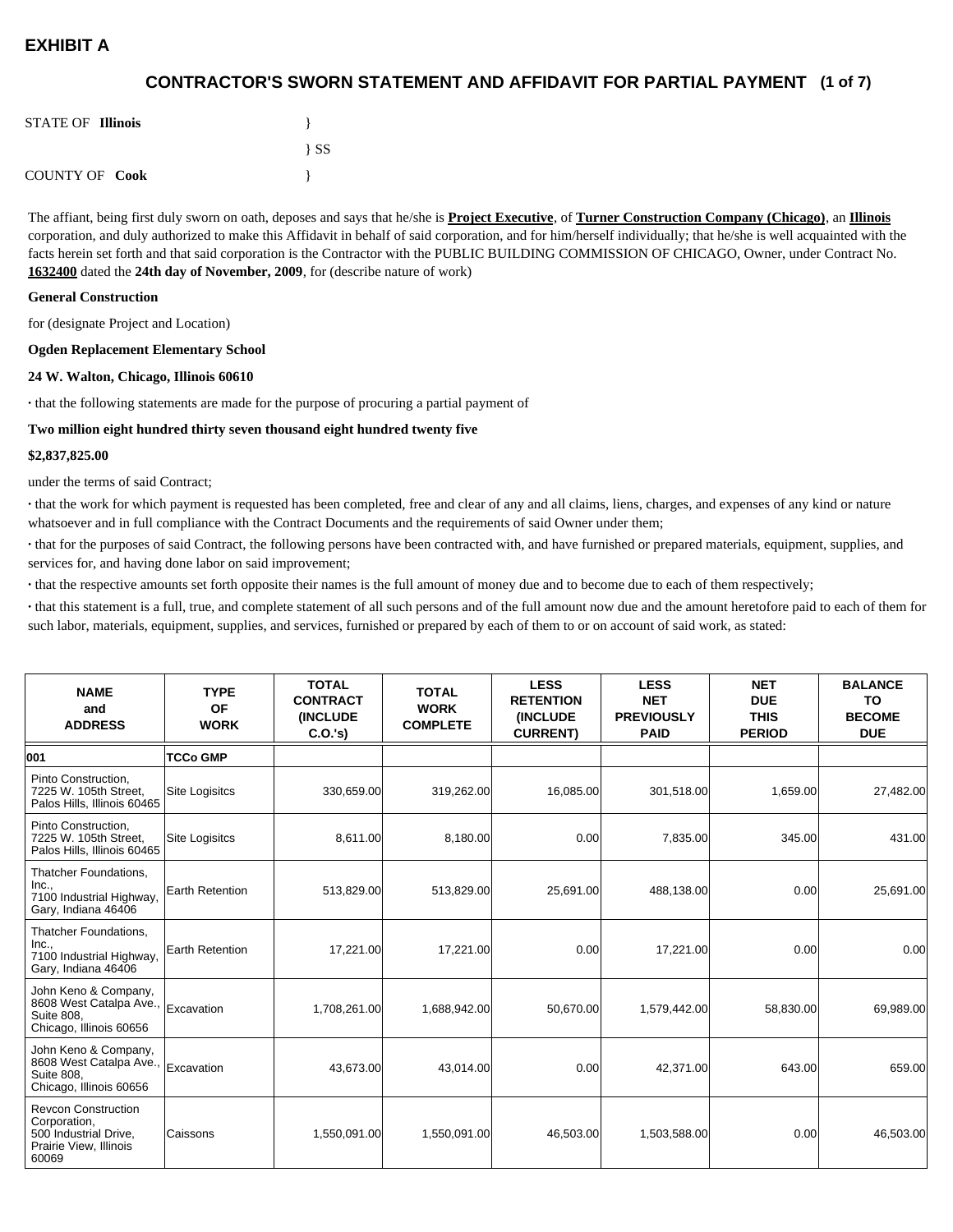### **(2 of 7) CONTRACTOR'S SWORN STATEMENT AND AFFIDAVIT FOR PARTIAL PAYMENT**

| <b>NAME</b><br>and<br><b>ADDRESS</b>                                                                                 | <b>TYPE</b><br><b>OF</b><br><b>WORK</b>          | <b>TOTAL</b><br><b>CONTRACT</b><br><b>(INCLUDE)</b><br>C.O.'s | <b>TOTAL</b><br><b>WORK</b><br><b>COMPLETE</b> | <b>LESS</b><br><b>RETENTION</b><br><b>INCLUDE</b><br><b>CURRENT)</b> | <b>LESS</b><br><b>NET</b><br><b>PREVIOUSLY</b><br><b>PAID</b> | <b>NET</b><br><b>DUE</b><br><b>THIS</b><br><b>PERIOD</b> | <b>BALANCE</b><br>TO<br><b>BECOME</b><br><b>DUE</b> |
|----------------------------------------------------------------------------------------------------------------------|--------------------------------------------------|---------------------------------------------------------------|------------------------------------------------|----------------------------------------------------------------------|---------------------------------------------------------------|----------------------------------------------------------|-----------------------------------------------------|
| <b>Revcon Construction</b><br>Corporation,<br>500 Industrial Drive,<br>Prairie View, Illinois<br>60069               | Caissons                                         | 48,763.00                                                     | 48,763.00                                      | 0.00                                                                 | 48.763.00                                                     | 0.00                                                     | 0.00                                                |
| Reliable Contracting &<br>Equipment Co.,<br>333 N Ogden Ave.<br>Chicago, Illinois 60607                              | <b>Site Utilities</b>                            | 409,946.00                                                    | 401,415.64                                     | 40.140.68                                                            | 361,274.96                                                    | 0.00                                                     | 48,671.04                                           |
| Reliable Contracting &<br>Equipment Co.,<br>333 N Ogden Ave.<br>Chicago, Illinois 60607                              | <b>Site Utilities</b>                            | 8,844.00                                                      | 7,994.00                                       | 0.00                                                                 | 7,994.00                                                      | 0.00                                                     | 850.00                                              |
| Abbey Paving,<br>1949 County Line Road,<br>Aurora, Illinois 60502                                                    | Paving                                           | 64,730.00                                                     | 0.00                                           | 0.00                                                                 | 0.00                                                          | 0.00                                                     | 64,730.00                                           |
| Abbey Paving,<br>1949 County Line Road,<br>Aurora, Illinois 60502                                                    | Paving                                           | 1,443.00                                                      | 0.00                                           | 0.00                                                                 | 0.00                                                          | 0.00                                                     | 1,443.00                                            |
| <b>Christy Webber</b><br>Landscape,<br>2900 W. Ferdinand St.<br>Chicago, Illinois 60612                              | Landscaping                                      | 258,087.00                                                    | 37,402.73                                      | 3,740.27                                                             | 0.00                                                          | 33,662.46                                                | 224,424.54                                          |
| <b>Christy Webber</b><br>Landscape,<br>2900 W. Ferdinand St,<br>Chicago, Illinois 60612                              | Landscaping                                      | 8,776.00                                                      | 1,316.40                                       | 0.00                                                                 | 0.00                                                          | 1,316.40                                                 | 7,459.60                                            |
| Burling Builders, Inc.,<br>44 West 60th Street,<br>Chicago, Illinois 60621                                           | Concrete                                         | 3,691,949.00                                                  | 3,513,178.78                                   | 186,293.71                                                           | 3,213,709.90                                                  | 113,175.17                                               | 365,063.93                                          |
| Burling Builders, Inc.,<br>44 West 60th Street,<br>Chicago, Illinois 60621                                           | Concrete                                         | 118,122.00                                                    | 112,404.90                                     | 36.63                                                                | 108,340.31                                                    | 4,027.96                                                 | 5,753.73                                            |
| Illinois Masonry Corp.,<br>200 Telser Rd.,<br>Lake Zurich, Illinois<br>60047                                         | Masonry and Stone                                | 5,323,746.00                                                  | 5,267,203.25                                   | 158,016.00                                                           | 5,006,993.50                                                  | 102,193.75                                               | 214,558.75                                          |
| Illinois Masonry Corp.,<br>200 Telser Rd<br>Lake Zurich, Illinois<br>60047                                           | Masonry and Stone                                | 169,477.00                                                    | 167,613.00                                     | 0.00                                                                 | 164,054.00                                                    | 3,559.00                                                 | 1,864.00                                            |
| Carlo Steel Corporation,<br>3100 East 87th Street,<br>Chicago, Illinois 60617                                        | <b>Structural Steel</b>                          | 2,270,726.00                                                  | 2,270,726.00                                   | 0.00                                                                 | 2,270,726.00                                                  | 0.00                                                     | 0.00                                                |
| Carlo Steel Corporation,<br>3100 East 87th Street,<br>Chicago, Illinois 60617                                        | <b>Structural Steel</b>                          | 77,677.00                                                     | 77,677.00                                      | 0.00                                                                 | 77,677.00                                                     | 0.00                                                     | 0.00                                                |
| <b>Turner Construction</b><br>Company (Chicago),<br>55 East Monroe Street,<br>Suite 3100,<br>Chicago, Illinois 60603 | Structural<br>Steel-Carlo<br>Subs/Suppliers-TCCb | 267,173.00                                                    | 207,352.00                                     | 0.00                                                                 | 207,352.00                                                    | 0.00                                                     | 59,821.00                                           |
| Chicago Architectural<br>Metals, Inc.,<br>4619 N. Ravenswood<br>Ave., Ste #201,<br>Chicago, Illinois 60640           | Miscellaneous<br><b>Metals</b>                   | 102,786.65                                                    | 102.786.65                                     | 0.00                                                                 | 102,786.65                                                    | 0.00                                                     | 0.00                                                |
| Chicago Architectural<br>Metals, Inc.,<br>4619 N. Ravenswood<br>Ave., Ste #201,<br>Chicago, Illinois 60640           | Miscellaneous<br>Metals                          | 3,867.36                                                      | 3,867.36                                       | 0.00                                                                 | 3,867.36                                                      | 0.00                                                     | 0.00                                                |
| Byus Steel, Inc.,<br>1750 Hubbard St.<br>Batavia, Illinois 60510                                                     | Misc. Metals                                     | 50,000.00                                                     | 50,000.00                                      | 0.00                                                                 | 50,000.00                                                     | 0.00                                                     | 0.00                                                |
| Byus Steel, Inc.,<br>1750 Hubbard St.<br>Batavia, Illinois 60510                                                     | Misc. Metals                                     | 631,255.00                                                    | 506,964.00                                     | 50,696.40                                                            | 378,720.00                                                    | 77,547.60                                                | 174,987.40                                          |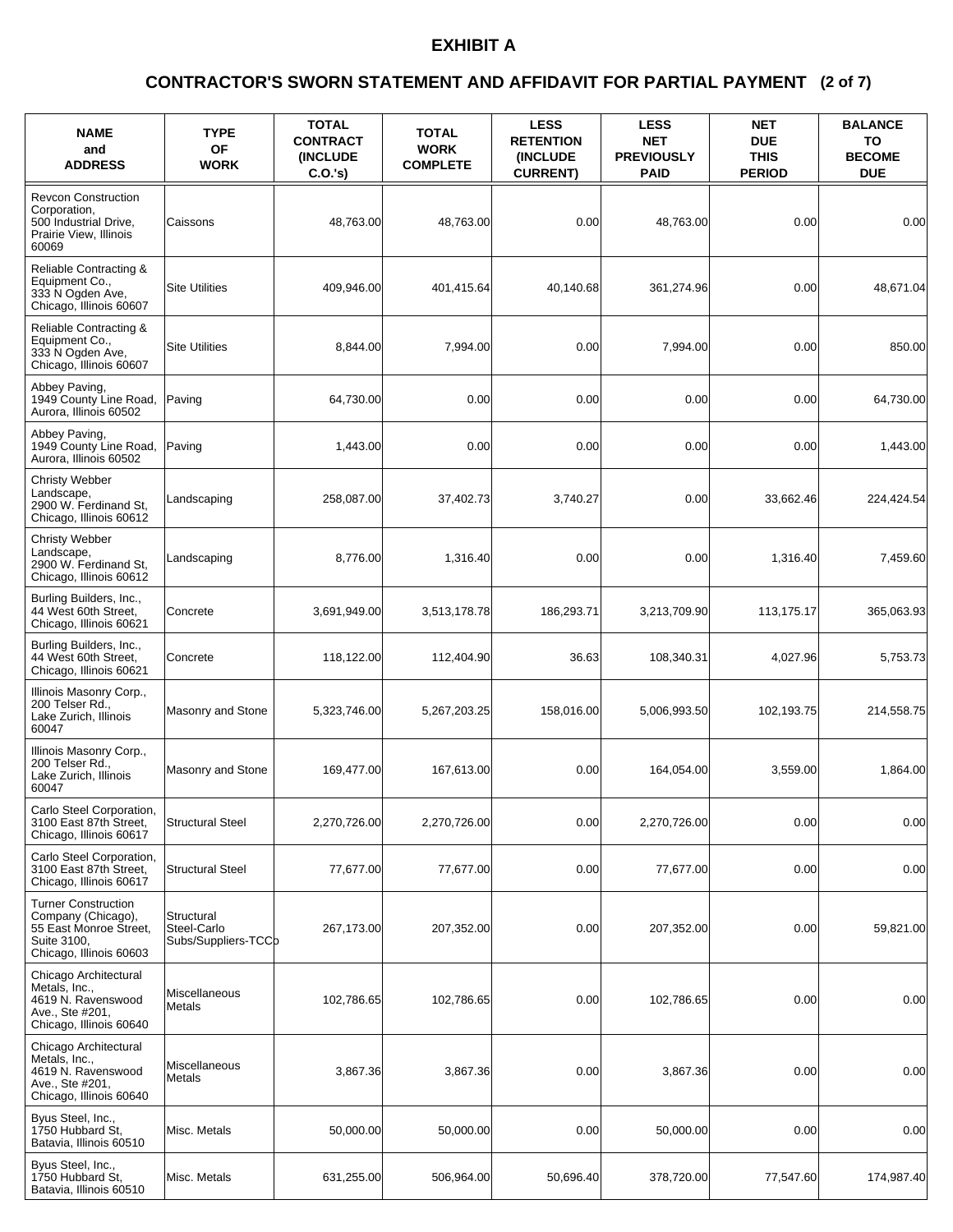### **(3 of 7) CONTRACTOR'S SWORN STATEMENT AND AFFIDAVIT FOR PARTIAL PAYMENT**

| <b>NAME</b><br>and<br><b>ADDRESS</b>                                                                  | <b>TYPE</b><br><b>OF</b><br><b>WORK</b> | <b>TOTAL</b><br><b>CONTRACT</b><br><b>(INCLUDE)</b><br>C.O.'s | <b>TOTAL</b><br><b>WORK</b><br><b>COMPLETE</b> | <b>LESS</b><br><b>RETENTION</b><br>(INCLUDE<br><b>CURRENT)</b> | <b>LESS</b><br><b>NET</b><br><b>PREVIOUSLY</b><br><b>PAID</b> | <b>NET</b><br><b>DUE</b><br><b>THIS</b><br><b>PERIOD</b> | <b>BALANCE</b><br>TO<br><b>BECOME</b><br><b>DUE</b> |
|-------------------------------------------------------------------------------------------------------|-----------------------------------------|---------------------------------------------------------------|------------------------------------------------|----------------------------------------------------------------|---------------------------------------------------------------|----------------------------------------------------------|-----------------------------------------------------|
| Byus Steel, Inc.,<br>1750 Hubbard St,<br>Batavia, Illinois 60510                                      | Misc. Metals                            | 19,218.00                                                     | 15,778.00                                      | 0.00                                                           | 14,350.00                                                     | 1,428.00                                                 | 3,440.00                                            |
| <b>Midwest Fence</b><br>Corporation,<br>900 N. Kedzie Avenue,<br>Chicago, Illinois 60651              |                                         | 191,558.00                                                    | 73,450.00                                      | 7,345.00                                                       | 42.705.00                                                     | 23.400.00                                                | 125,453.00                                          |
| <b>Midwest Fence</b><br>Corporation,<br>900 N. Kedzie Avenue,<br>Chicago, Illinois 60651              |                                         | 6,532.00                                                      | 3,257.17                                       | 0.00                                                           | 1.657.17                                                      | 1,600.00                                                 | 3,274.83                                            |
| To Be Let                                                                                             | Misc. Metals-CAM<br>Subs/Suppliers      | 301,187.30                                                    | 301,187.30                                     | 0.00                                                           | 0.00                                                          | 301,187.30                                               | 0.00                                                |
| Scale Construction Inc.,<br>2101 S. CARPENTER<br>ST, 2ND FLOOR,<br>CHICAGO, Illinois 60608            | <b>General Trades</b>                   | 958,372.00                                                    | 657.612.44                                     | 65,761.25                                                      | 535,031.11                                                    | 56,820.08                                                | 366,520.81                                          |
| Scale Construction Inc.,<br>2101 S. CARPENTER<br>ST, 2ND FLOOR,<br>CHICAGO, Illinois 60608            | <b>General Trades</b>                   | 30,243.00                                                     | 20,565.24                                      | 0.00                                                           | 19,053.09                                                     | 1,512.15                                                 | 9,677.76                                            |
| Carroll Seating Co.,<br>2105 Lunt,<br>Elk Grove Village, Illinois<br>60007                            | Architectural<br>Millwork &<br>Casework | 355,303.00                                                    | 309,069.68                                     | 30.906.97                                                      | 171,404.71                                                    | 106,758.00                                               | 77,140.29                                           |
| Carroll Seating Co.,<br>2105 Lunt,<br>Elk Grove Village, Illinois<br>60007                            | Architectural<br>Millwork &<br>Casework | 12,061.00                                                     | 10,493.00                                      | 0.00                                                           | 6,465.00                                                      | 4,028.00                                                 | 1,568.00                                            |
| Kremer & Davis,<br>132 Osborne Road,<br>Fridley, Minnesota 55432                                      | Waterproofing                           | 382,620.00                                                    | 357,061.00                                     | 35,703.00                                                      | 321,358.00                                                    | 0.00                                                     | 61,262.00                                           |
| Kremer & Davis,<br>132 Osborne Road,<br>Fridley, Minnesota 55432                                      | Waterproofing                           | 14,557.00                                                     | 11,951.30                                      | 0.00                                                           | 11,951.30                                                     | 0.00                                                     | 2,605.70                                            |
| Bennett & Brosseau<br>Roofing, Inc.,<br>535 Anderson Drive,<br>Romeoville, Illinois<br>60446          | Roofing                                 | 1,636,200.00                                                  | 1,415,426.75                                   | 141,542.69                                                     | 930,428.48                                                    | 343,455.58                                               | 362,315.94                                          |
| Bennett & Brosseau<br>Roofing, Inc.,<br>535 Anderson Drive,<br>Romeoville, Illinois<br>60446          | Roofing                                 | 55,907.00                                                     | 49,890.93                                      | 0.00                                                           | 35,248.01                                                     | 14,642.92                                                | 6,016.07                                            |
| ASC Fireproofing, Inc.,<br>607 Church Road,<br>Elgin, Illinois 60123                                  | Fireproofing                            | 175,444.00                                                    | 163,333.00                                     | 5,386.08                                                       | 146,999.70                                                    | 10,947.22                                                | 17,497.08                                           |
| ASC Fireproofing, Inc.,<br>607 Church Road,<br>Elgin, Illinois 60123                                  | Fireproofing                            | 4,092.00                                                      | 3,804.74                                       | 0.00                                                           | 3,804.74                                                      | 0.00                                                     | 287.26                                              |
| <b>Underland Architectural</b><br>Systems, Inc.,<br>20318 Torrence Avenue,<br>Lynwood, Illinois 60411 | Curtaiwall/Glass/Metal<br>Panels        | 1,547,734.00                                                  | 1,445,719.09                                   | 141,756.81                                                     | 1,100,044.98                                                  | 203,917.30                                               | 243,771.72                                          |
| <b>Underland Architectural</b><br>Systems, Inc.,<br>20318 Torrence Avenue,<br>Lynwood, Illinois 60411 | Curtaiwall/Glass/Metal<br>Panels        | 50,955.00                                                     | 47,613.00                                      | 0.00                                                           | 40,713.00                                                     | 6,900.00                                                 | 3,342.00                                            |
| The Levy Company,<br>3925 Commercial<br>Avenue.<br>Northbrook, Illinois<br>60062                      | Gypsum<br>Board/Plaster                 | 885,278.00                                                    | 807,753.15                                     | 80,775.44                                                      | 589,484.74                                                    | 137,492.97                                               | 158,300.29                                          |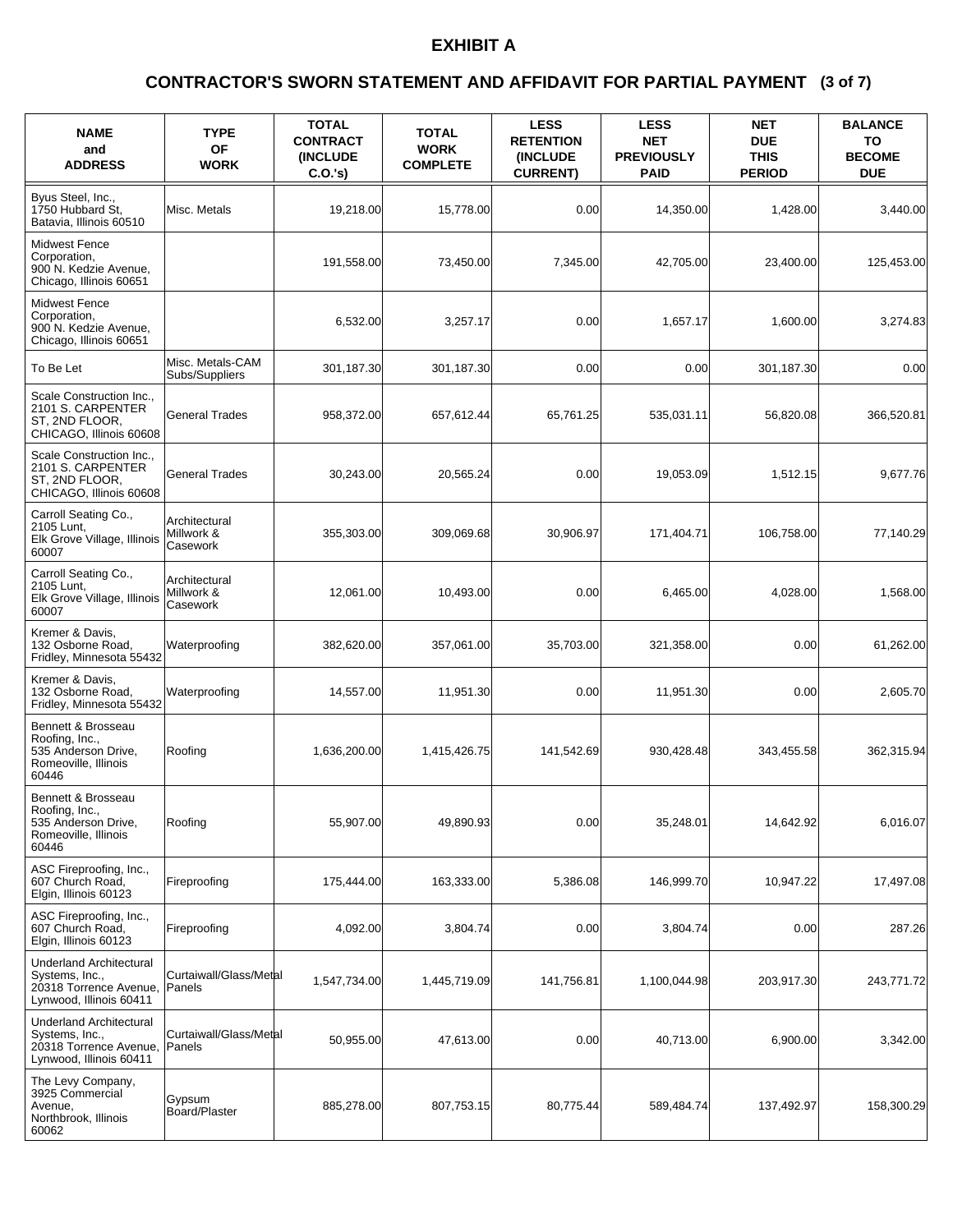### **(4 of 7) CONTRACTOR'S SWORN STATEMENT AND AFFIDAVIT FOR PARTIAL PAYMENT**

| <b>NAME</b><br>and<br><b>ADDRESS</b>                                                                   | <b>TYPE</b><br><b>OF</b><br><b>WORK</b>   | <b>TOTAL</b><br><b>CONTRACT</b><br><b>INCLUDE</b><br>C.O.'s | <b>TOTAL</b><br><b>WORK</b><br><b>COMPLETE</b> | <b>LESS</b><br><b>RETENTION</b><br>(INCLUDE<br><b>CURRENT)</b> | <b>LESS</b><br><b>NET</b><br><b>PREVIOUSLY</b><br><b>PAID</b> | <b>NET</b><br><b>DUE</b><br><b>THIS</b><br><b>PERIOD</b> | <b>BALANCE</b><br>TO<br><b>BECOME</b><br><b>DUE</b> |
|--------------------------------------------------------------------------------------------------------|-------------------------------------------|-------------------------------------------------------------|------------------------------------------------|----------------------------------------------------------------|---------------------------------------------------------------|----------------------------------------------------------|-----------------------------------------------------|
| The Levy Company,<br>3925 Commercial<br>Avenue,<br>Northbrook, Illinois<br>60062                       | Gypsum<br>Board/Plaster                   | 29,531.00                                                   | 26,944.08                                      | 0.00                                                           | 22,124.63                                                     | 4,819.45                                                 | 2,586.92                                            |
| Mr. Davids Carpet<br>Service,<br>865 W Irving Park Road,<br>Itasca, Illinois 60143                     | Ceramic & Quarry<br>Tile                  | 94,613.00                                                   | 94,613.00                                      | 9,461.30                                                       | 75,600.00                                                     | 9,551.70                                                 | 9,461.30                                            |
| Mr. Davids Carpet<br>Service,<br>865 W Irving Park Road,<br>Itasca, Illinois 60143                     | Ceramic & Quarry<br>Tile                  | 2,886.00                                                    | 2,886.00                                       | 0.00                                                           | 2,886.00                                                      | 0.00                                                     | 0.00                                                |
| Metropolitan Terrazzo,<br>LLC,<br>645 Lunt Avenue.<br>Elk Grove Village, Illinois<br>60007             | Terrazzo                                  | 923,667.00                                                  | 868,585.00                                     | 86,858.50                                                      | 598,657.50                                                    | 183,069.00                                               | 141,940.50                                          |
| Metropolitan Terrazzo,<br>LLC.<br>645 Lunt Avenue,<br>Elk Grove Village, Illinois<br>60007             | Terrazzo                                  | 31,986.00                                                   | 29,107.00                                      | 0.00                                                           | 22,385.00                                                     | 6,722.00                                                 | 2,879.00                                            |
| Floors, Inc,<br>PO Box 700, 1341<br>Cobblestone Way,<br>Woodstock, Illinois<br>60098                   | Wood Flooring<br>W/Striping               | 82.609.00                                                   | 68,139.00                                      | 6,813.90                                                       | 0.00                                                          | 61,325.10                                                | 21,283.90                                           |
| Floors, Inc,<br>PO Box 700, 1341<br>Cobblestone Way,<br>Woodstock, Illinois<br>60098                   | Wood Flooring<br>W/Striping               | 2,789.00                                                    | 2,231.20                                       | 0.00                                                           | 0.00                                                          | 2,231.20                                                 | 557.80                                              |
| Flooring Resources,<br>600 W. Pratt,<br>Elk Grove, Illinois 60007                                      | <b>Resilient Flooring &amp;</b><br>Carpet | 175,037.00                                                  | 161,129.00                                     | 16,112.90                                                      | 83,827.80                                                     | 61,188.30                                                | 30,020.90                                           |
| Flooring Resources,<br>600 W. Pratt,<br>Elk Grove, Illinois 60007                                      | Resilient Flooring &<br>Carpet            | 5,198.00                                                    | 4,782.00                                       | 0.00                                                           | 3,015.00                                                      | 1,767.00                                                 | 416.00                                              |
| DBM Services, Inc.,<br>16W107 83rd Street,<br>Burr Ridge, Illinois 60527                               | <b>Fluid Applied</b><br>Flooring          | 77,755.00                                                   | 12,556.00                                      | 1,255.60                                                       | 11,300.40                                                     | 0.00                                                     | 66,454.60                                           |
| DBM Services, Inc.,<br>16W107 83rd Street,<br>Burr Ridge, Illinois 60527                               | <b>Fluid Applied</b><br>Flooring          | 3,340.00                                                    | 434.20                                         | 0.00                                                           | 434.20                                                        | 0.00                                                     | 2,905.80                                            |
| Continental Painting &<br>Decorating, Inc.,<br>2255 South Wabash<br>Avenue,<br>Chicago, Illinois 60616 | Painting                                  | 293,520.00                                                  | 238,968.00                                     | 23,896.80                                                      | 151,126.20                                                    | 63,945.00                                                | 78,448.80                                           |
| Continental Painting &<br>Decorating, Inc.,<br>2255 South Wabash<br>Avenue,<br>Chicago, Illinois 60616 | Painting                                  | 9,815.00                                                    | 7,950.00                                       | 0.00                                                           | 5,595.00                                                      | 2,355.00                                                 | 1,865.00                                            |
| Interior Concepts Inc,<br>7150 N Ridgeway Ave,<br>Lincolnwood, Illinois<br>60712                       | <b>Toilet Partitions</b>                  | 108,418.00                                                  | 3,000.00                                       | 300.00                                                         | 2,700.00                                                      | 0.00                                                     | 105,718.00                                          |
| Interior Concepts Inc,<br>7150 N Ridgeway Ave,<br>Lincolnwood, Illinois<br>60712                       | <b>Toilet Partitions</b>                  | 3,697.00                                                    | 0.00                                           | 0.00                                                           | 0.00                                                          | 0.00                                                     | 3,697.00                                            |
| Electrical Contractors,<br>Inc.,<br>1252 Allanson Road,<br>Mundelein, Illinois 60060                   |                                           | 38,299.00                                                   | 19,149.50                                      | 1,914.95                                                       | 0.00                                                          | 17,234.55                                                | 21,064.45                                           |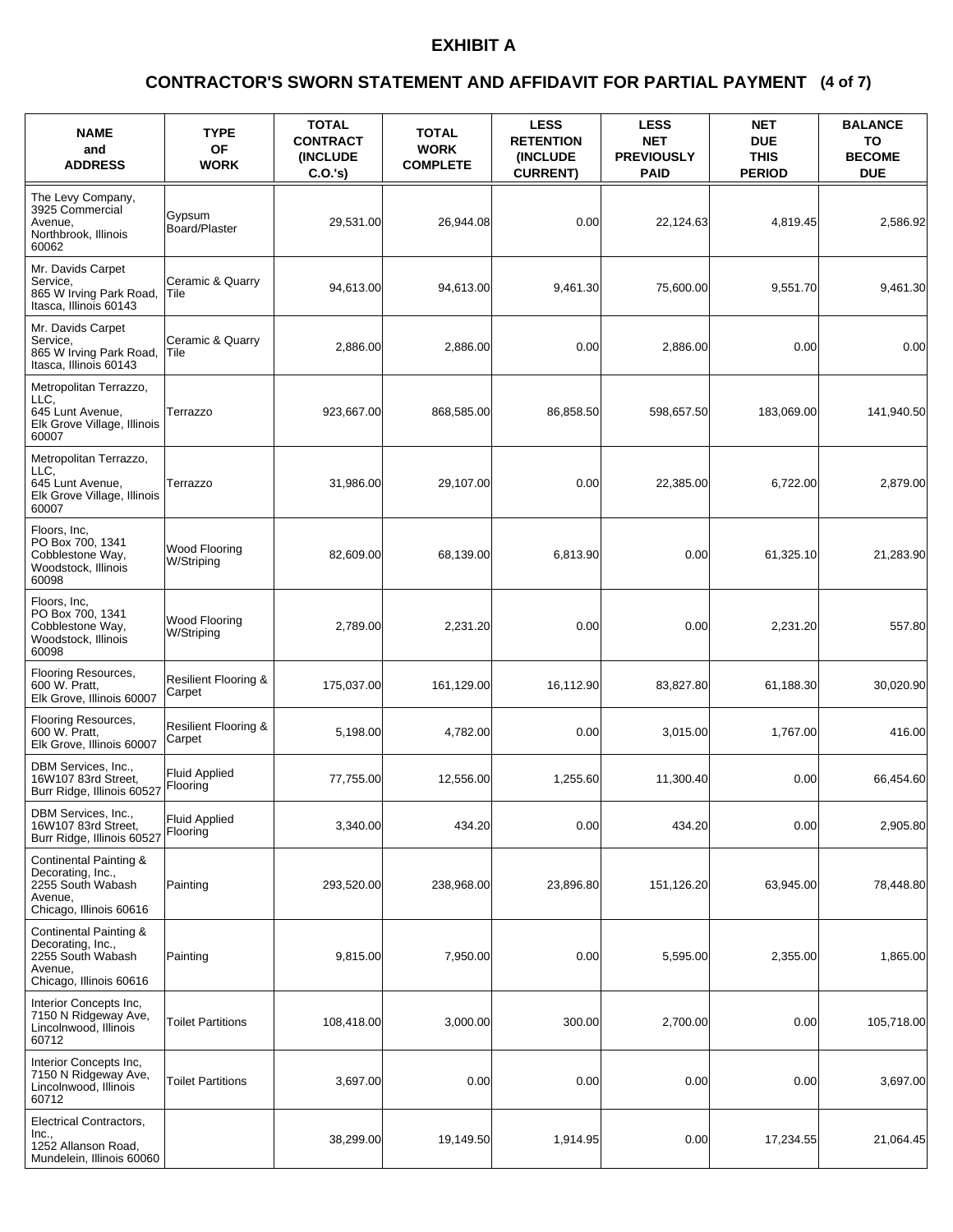### **(5 of 7) CONTRACTOR'S SWORN STATEMENT AND AFFIDAVIT FOR PARTIAL PAYMENT**

| <b>NAME</b><br>and<br><b>ADDRESS</b>                                                                                  | <b>TYPE</b><br><b>OF</b><br><b>WORK</b> | <b>TOTAL</b><br><b>CONTRACT</b><br><b>INCLUDE</b><br>C.O.'s | <b>TOTAL</b><br><b>WORK</b><br><b>COMPLETE</b> | <b>LESS</b><br><b>RETENTION</b><br><b>(INCLUDE</b><br><b>CURRENT)</b> | <b>LESS</b><br><b>NET</b><br><b>PREVIOUSLY</b><br><b>PAID</b> | <b>NET</b><br><b>DUE</b><br><b>THIS</b><br><b>PERIOD</b> | <b>BALANCE</b><br>TO<br><b>BECOME</b><br><b>DUE</b> |
|-----------------------------------------------------------------------------------------------------------------------|-----------------------------------------|-------------------------------------------------------------|------------------------------------------------|-----------------------------------------------------------------------|---------------------------------------------------------------|----------------------------------------------------------|-----------------------------------------------------|
| Electrical Contractors,<br>Inc.,<br>1252 Allanson Road,<br>Mundelein, Illinois 60060                                  |                                         | 1,306.00                                                    | 653.00                                         | 0.00                                                                  | 0.00                                                          | 653.00                                                   | 653.00                                              |
| Poblocki Sign Company<br>LLC.<br>P.O. Box 1541,<br>Milwaukee, Wisconsin<br>53201-1541                                 | Signage                                 | 92,000.00                                                   | 0.00                                           | 0.00                                                                  | 0.00                                                          | 0.00                                                     | 92,000.00                                           |
| Poblocki Sign Company<br>LLC.<br>P.O. Box 1541,<br>Milwaukee, Wisconsin<br>53201-1541                                 | Signage                                 | 3,137.00                                                    | 0.00                                           | 0.00                                                                  | 0.00                                                          | 0.00                                                     | 3,137.00                                            |
| Larson Equipment &<br>Furniture,<br>403 S Vermnt,<br>Palatine, Illinois 60067                                         |                                         | 138,350.00                                                  | 135,698.30                                     | 13,569.84                                                             | 66.781.54                                                     | 55,346.92                                                | 16,221.54                                           |
| Larson Equipment &<br>Furniture,<br>403 S Vermnt,<br>Palatine, Illinois 60067                                         |                                         | 4,718.00                                                    | 4,482.10                                       | 0.00                                                                  | 2,500.54                                                      | 1,981.56                                                 | 235.90                                              |
| M.L. Rongo, Inc.,<br>4817 W. Lake Street,<br>Melrose Park, Illinois<br>60160                                          | Food Service<br>Equipment               | 167,920.00                                                  | 158,200.00                                     | 15,820.00                                                             | 140,310.00                                                    | 2,070.00                                                 | 25,540.00                                           |
| M.L. Rongo, Inc.,<br>4817 W. Lake Street,<br>Melrose Park, Illinois<br>60160                                          | <b>Food Service</b><br>Equipment        | 5,726.00                                                    | 5,726.00                                       | 0.00                                                                  | 5,268.00                                                      | 458.00                                                   | 0.00                                                |
| <b>SCHINDLER</b><br>ELEVATOR,<br>1530 Timberwolf Dr.<br>Holland, Ohio 43528                                           | Elevators                               | 349,500.00                                                  | 349,500.00                                     | 34,950.00                                                             | 314,550.00                                                    | 0.00                                                     | 34,950.00                                           |
| SCHINDLER<br>ELEVATOR,<br>1530 Timberwolf Dr,<br>Holland, Ohio 43528                                                  | Elevators                               | 11,918.00                                                   | 11,918.00                                      | 0.00                                                                  | 11,918.00                                                     | 0.00                                                     | 0.00                                                |
| F. E. Moran Fire<br>Protection of Northern<br>Ш.,<br>2165 Shermer Rd Ste D,<br>Northbrook, Illinois<br>60062          | <b>Fire Protection</b>                  | 428,418.00                                                  | 425,387.00                                     | 42,539.90                                                             | 371,162.40                                                    | 11,684.70                                                | 45,570.90                                           |
| F. E. Moran Fire<br>Protection of Northern<br>III.,<br>2165 Shermer Rd Ste D,<br>Northbrook, Illinois<br>60062        | <b>Fire Protection</b>                  | 12,273.00                                                   | 12,273.00                                      | 0.00                                                                  | 12,010.00                                                     | 263.00                                                   | 0.00                                                |
| Norman Mechanical,<br>3850 Industrial Avenue,<br>Rolling Meadows, Illinois<br>60008                                   | Plumbing                                | 1,184,033.00                                                | 1,180,258.00                                   | 119,088.00                                                            | 974,235.50                                                    | 86,934.50                                                | 122,863.00                                          |
| Norman Mechanical,<br>3850 Industrial Avenue,<br>Rolling Meadows, Illinois<br>60008                                   | Plumbing                                | 32,701.00                                                   | 32,374.00                                      | 0.00                                                                  | 30,412.00                                                     | 1,962.00                                                 | 327.00                                              |
| International Piping<br>Systems, Inc.,<br>444 East State Parkway,<br>Suite 123,<br>Schaumburg, Illinois<br>60173-4538 | Mechanical<br><b>W/Controls</b>         | 3,601,169.00                                                | 3,546,415.00                                   | 106,392.70                                                            | 3,316,528.30                                                  | 123,494.00                                               | 161,146.70                                          |
| International Piping<br>Systems, Inc.,<br>444 East State Parkway,<br>Suite 123,<br>Schaumburg, Illinois<br>60173-4538 | Mechanical<br><b>W/Controls</b>         | 103,971.00                                                  | 102,411.00                                     | 0.00                                                                  | 99,604.00                                                     | 2,807.00                                                 | 1,560.00                                            |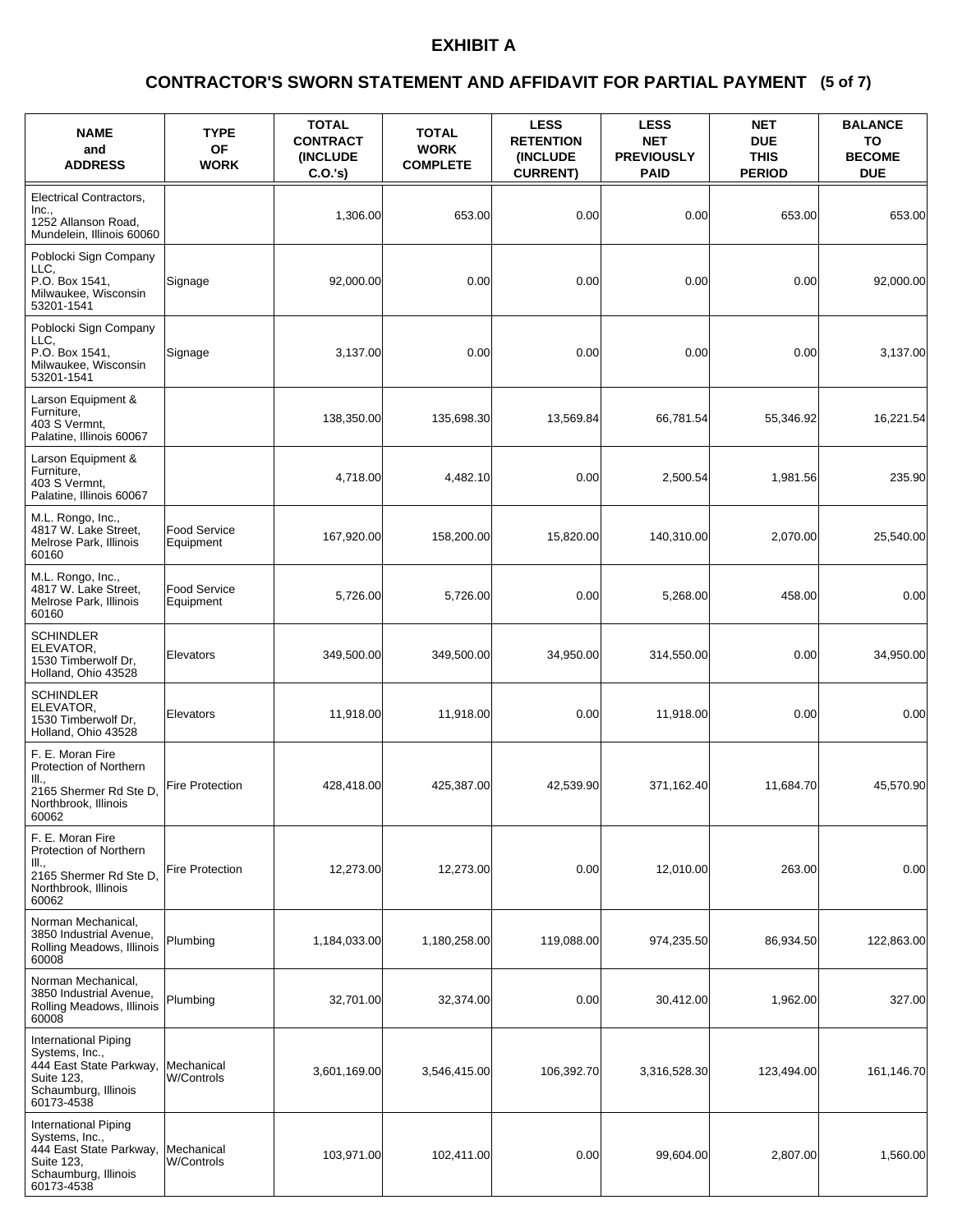### **(6 of 7) CONTRACTOR'S SWORN STATEMENT AND AFFIDAVIT FOR PARTIAL PAYMENT**

| <b>NAME</b><br>and<br><b>ADDRESS</b>                                                                                 | <b>TYPE</b><br>OF<br><b>WORK</b>                                                                                                                                                                         | <b>TOTAL</b><br><b>CONTRACT</b><br>(INCLUDE<br>C.O.'s | <b>TOTAL</b><br><b>WORK</b><br><b>COMPLETE</b> | <b>LESS</b><br><b>RETENTION</b><br>(INCLUDE<br><b>CURRENT)</b> | <b>LESS</b><br><b>NET</b><br><b>PREVIOUSLY</b><br><b>PAID</b> | <b>NET</b><br><b>DUE</b><br><b>THIS</b><br><b>PERIOD</b> | <b>BALANCE</b><br>TO<br><b>BECOME</b><br><b>DUE</b> |
|----------------------------------------------------------------------------------------------------------------------|----------------------------------------------------------------------------------------------------------------------------------------------------------------------------------------------------------|-------------------------------------------------------|------------------------------------------------|----------------------------------------------------------------|---------------------------------------------------------------|----------------------------------------------------------|-----------------------------------------------------|
| Connelly Electric,<br>40 S. Addison Rd, Suite<br>100.<br>Addison, Illinois 60101                                     | Electrical                                                                                                                                                                                               | 3,990,343.00                                          | 3,831,235.90                                   | 382,286.61                                                     | 3,210,173.45                                                  | 238,775.84                                               | 541,393.71                                          |
| Connelly Electric,<br>40 S. Addison Rd, Suite<br>100.<br>Addison, Illinois 60101                                     | Electrical                                                                                                                                                                                               | 125,795.00                                            | 119,505.00                                     | 0.00                                                           | 111,957.00                                                    | 7,548.00                                                 | 6,290.00                                            |
| <b>Turner Construction</b><br>Company (Chicago),<br>55 East Monroe Street,<br>Suite 3100.<br>Chicago, Illinois 60603 | <b>TCCo P&amp;P</b><br><b>BondBuilders Risk</b><br>InsuranceFixed<br>General<br>ConditionsTCCo<br>Construction<br>ContingencyCM<br>Fee<br>(2%)Not-To-Exceed<br>General<br>ConditionRailroad<br>Insurance | 6,168,568.69                                          | 4,765,785.22                                   | 476,648.77                                                     | 4,040,249.66                                                  | 248,886.79                                               | 1,879,432.24                                        |
|                                                                                                                      | <b>Subtotal TCCo GMP</b>                                                                                                                                                                                 | 42,611,981.00                                         | 38,833,465.00                                  | 2,426,238.00                                                   | 33,599,910.00                                                 | 2,807,317.00                                             | 6,204,754.00                                        |
| 002                                                                                                                  | TCCo GMP without<br>retention held                                                                                                                                                                       |                                                       |                                                |                                                                |                                                               |                                                          |                                                     |
| <b>Turner Construction</b><br>Company (Chicago),<br>55 East Monroe Street,<br>Suite 3100.<br>Chicago, Illinois 60603 | Subguard                                                                                                                                                                                                 | 446,509.00                                            | 432,205.00                                     | 0.00                                                           | 432,205.00                                                    | 0.00                                                     | 14,304.00                                           |
| <b>Turner Construction</b><br>Company (Chicago),<br>55 East Monroe Street,<br>Suite 3100.<br>Chicago, Illinois 60603 | TCCo Insurance                                                                                                                                                                                           | 395,619.00                                            | 352,101.00                                     | 0.00                                                           | 321,593.00                                                    | 30,508.00                                                | 43,518.00                                           |
| <b>Turner Construction</b><br>Company (Chicago),<br>55 East Monroe Street,<br>Suite 3100.<br>Chicago, Illinois 60603 | Preconstruction<br>Services                                                                                                                                                                              | 150.000.00                                            | 150,000.00                                     | 0.00                                                           | 150,000.00                                                    | 0.00                                                     | 0.00                                                |
| Subtotal TCCo GMP without retention held                                                                             |                                                                                                                                                                                                          | 992,128.00                                            | 934,306.00                                     | 0.00                                                           | 903,798.00                                                    | 30.508.00                                                | 57,822.00                                           |
| 003                                                                                                                  | Owner<br>Contingency                                                                                                                                                                                     |                                                       |                                                |                                                                |                                                               |                                                          |                                                     |
| To Be Let                                                                                                            | <b>Owner Contingency</b>                                                                                                                                                                                 | 1,184,112.00                                          | 0.00                                           | 0.00                                                           | 0.00                                                          | 0.00                                                     | 1,184,112.00                                        |
|                                                                                                                      | <b>Subtotal Owner Contingency</b>                                                                                                                                                                        | 1,184,112.00                                          | 0.00                                           | 0.00                                                           | 0.00                                                          | 0.00                                                     | 1,184,112.00                                        |
|                                                                                                                      | <b>Total</b>                                                                                                                                                                                             | 44,788,221.00                                         | 39,767,771.00                                  | 2,426,238.00                                                   | 34,503,708.00                                                 | 2,837,825.00                                             | 7,446,688.00                                        |